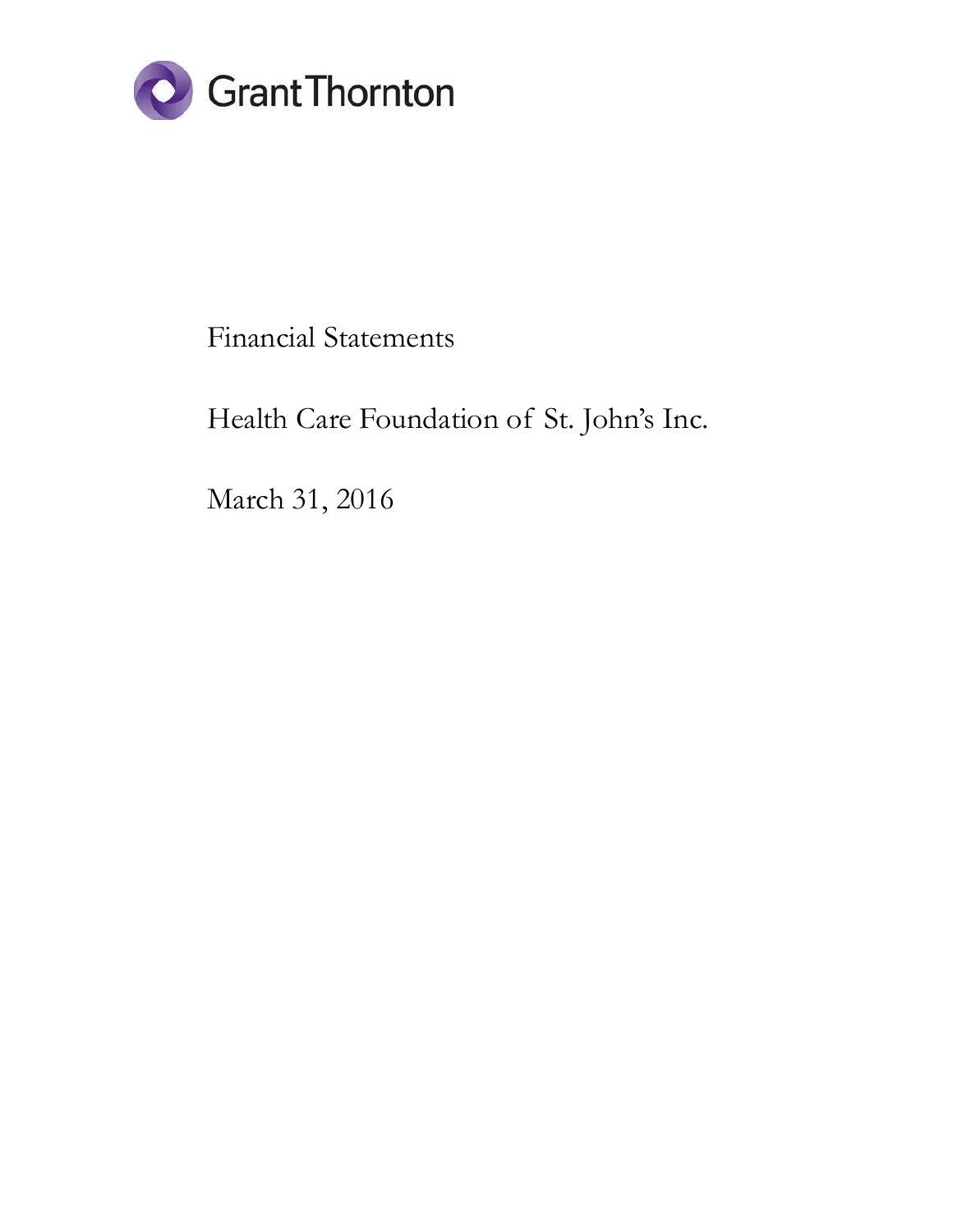# **Contents**

| . .<br>$\overline{\phantom{a}}$<br>×<br>v<br>- |
|------------------------------------------------|
|------------------------------------------------|

| Independent Auditors' Report           | $1 - 2$ |
|----------------------------------------|---------|
| <b>Statement of Operations</b>         | 3       |
| Statement of Changes in Net Assets     | 4       |
| <b>Statement of Financial Position</b> | 5       |
| <b>Statement of Cash Flows</b>         | 6       |
| Notes to the Financial Statements      | $7-13$  |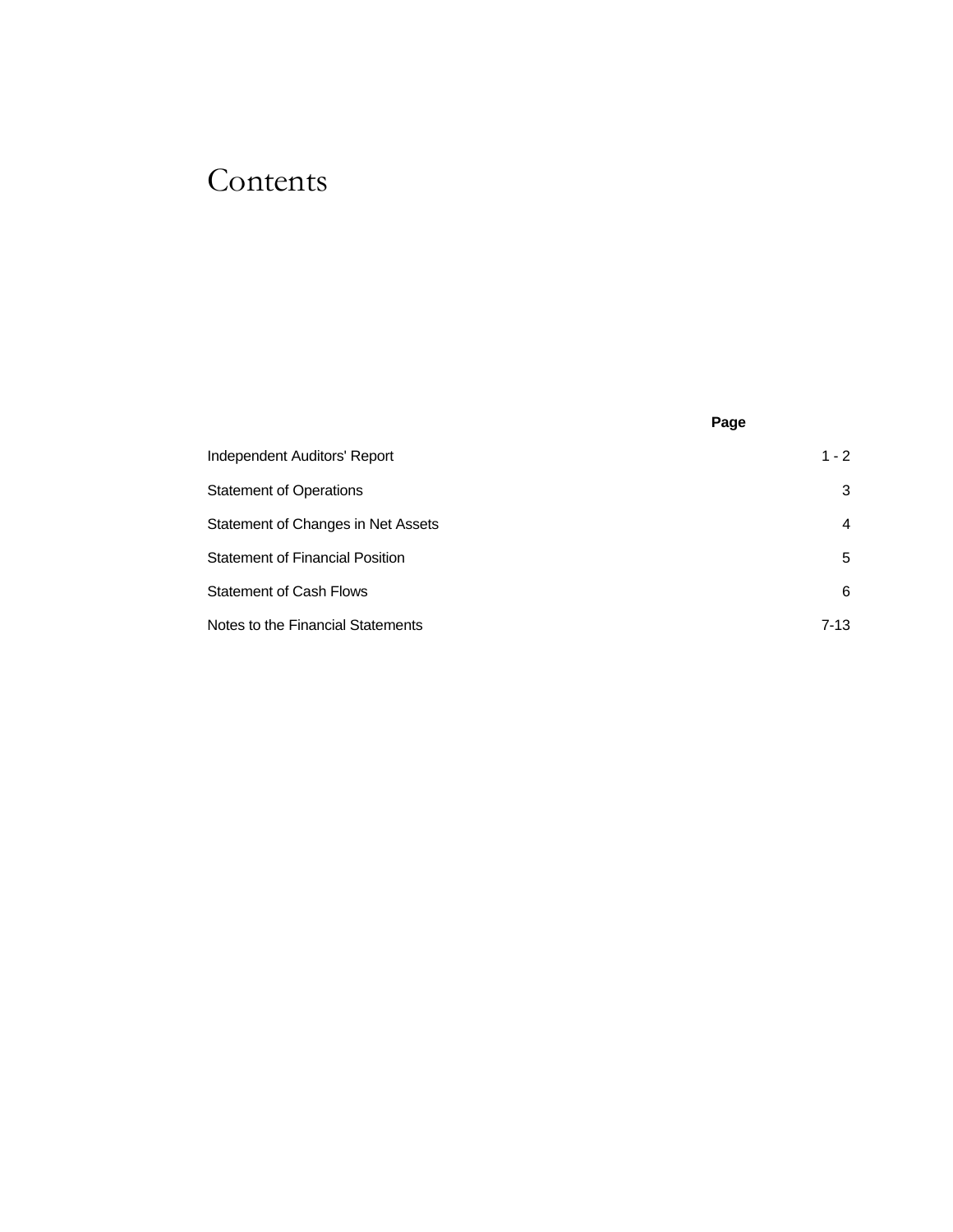

# Independent auditor's report

**Grant Thornton LLP**  Suite 300 15 International Place St. John's, NL A1A 0L4 T +1 709 778 8800 F +1 709 722 7892 www.GrantThornton.ca

To the Board of Directors of Health Care Foundation of St. John's Inc.

We have audited the accompanying financial statements of Health Care Foundation of St. John's Inc., which comprise the statement of financial position as at March 31, 2016, and the statements of operations, change in net assets and cash flows for the year then ended and a summary of significant accounting policies and other explanatory information.

#### Management's responsibility for the financial statements

Management is responsible for the preparation and fair presentation of these financial statements in accordance with Canadian accounting standards for not-for-profit organizations, and for such internal control as management determines is necessary to enable the preparation of financial statements that are free from material misstatement, whether due to fraud or error.

#### Auditor's responsibility

Our responsibility is to express an opinion on these financial statements based on our audit. Except as explained in the following paragraph, we conducted our audit in accordance with Canadian generally accepted auditing standards. Those standards require that we comply with ethical requirements and plan and perform the audit to obtain reasonable assurance about whether the financial statements are free from material misstatement.

An audit involves performing procedures to obtain audit evidence about the amounts and disclosures in the financial statements. The procedures selected depend on the auditor's judgment, including the assessment of the risks of material misstatement of the financial statements, whether due to fraud or error. In making those risk assessments, the auditor considers internal control relevant to the entity's preparation and fair presentation of the financial statements in order to design audit procedures that are appropriate in the circumstances, but not for the purpose of expressing an opinion on the effectiveness of the entity's internal control. An audit also includes evaluating the appropriateness of accounting policies used and the reasonableness of accounting estimates made by management, as well as evaluating the overall presentation of the financial statements.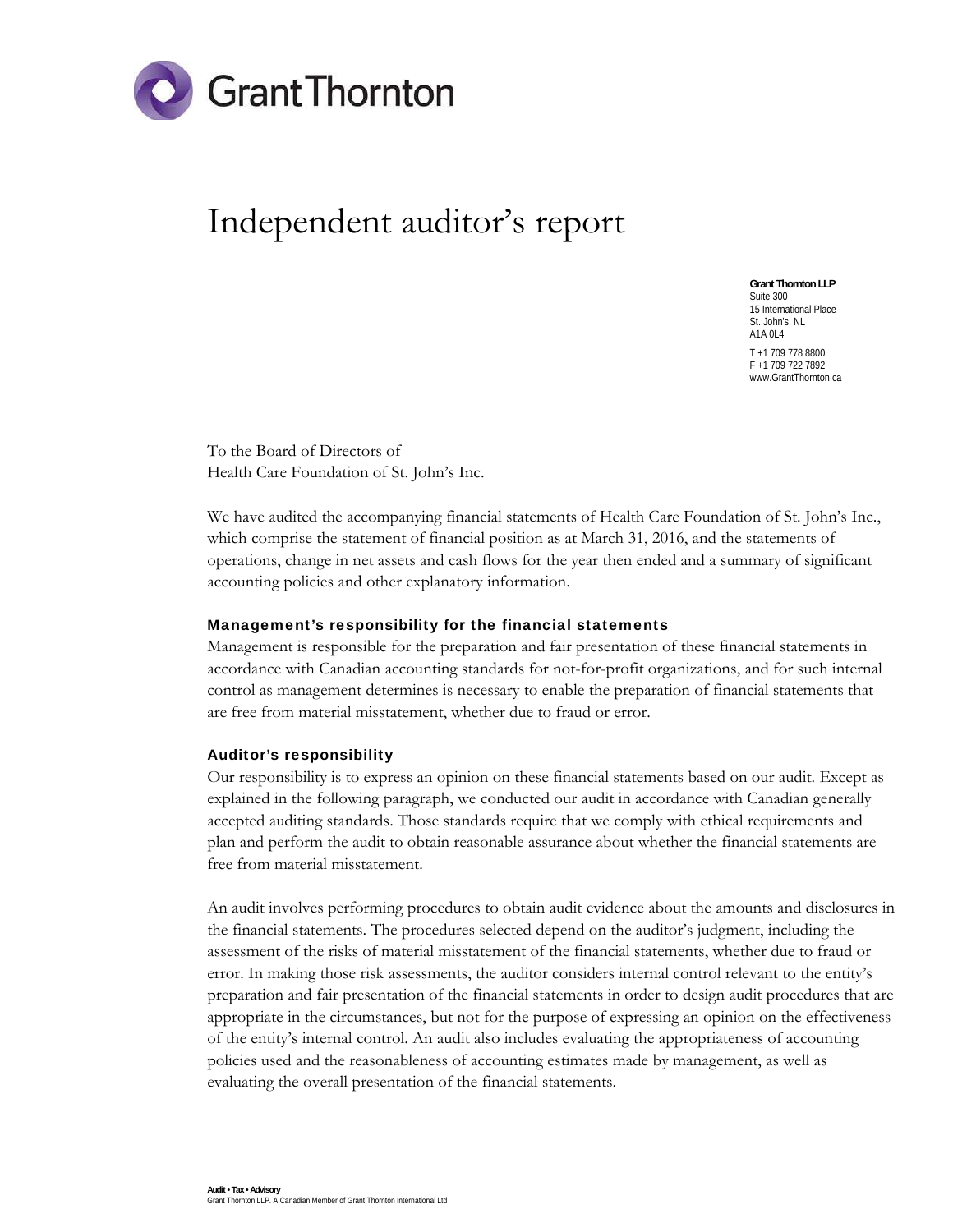

We believe that the audit evidence we have obtained is sufficient and appropriate to provide a basis for our audit opinion.

#### Basis for qualified opinion

In common with many charitable and not-for-profit organizations, the Foundation derives revenue from donations and fundraising activities, the completeness of which is not susceptible to satisfactory audit verification. Accordingly, verification of these revenues was limited to the amounts recorded in the records of the Foundation. Therefore, we were not able to determine whether any adjustments might be necessary to revenue, excess of revenue over expenditures, and cash flows from operations for the years ended March 31, 2016 and 2015, assets as at March 31, 2016 and 2015, and net assets as at April 1, 2015 and 2014 and March 31, 2016 and 2015. Our audit opinion on the financial statements for the year ended March 31, 2015 was modified accordingly because of the possible effects of this limitation in scope.

#### Qualified opinion

In our opinion, except for the effects of the matter described in the Basis for qualified opinion paragraph, the financial statements present fairly, in all material respects, the financial position of Health Care Foundation of St. John's Inc. as at March 31, 2016, and the results of its operations and its cash flows for the year then ended in accordance with Canadian accounting standards for not-for-profit organizations.

St. John's, Canada

Grant Thouton LLP

September 14, 2016 Chartered Professional Accountants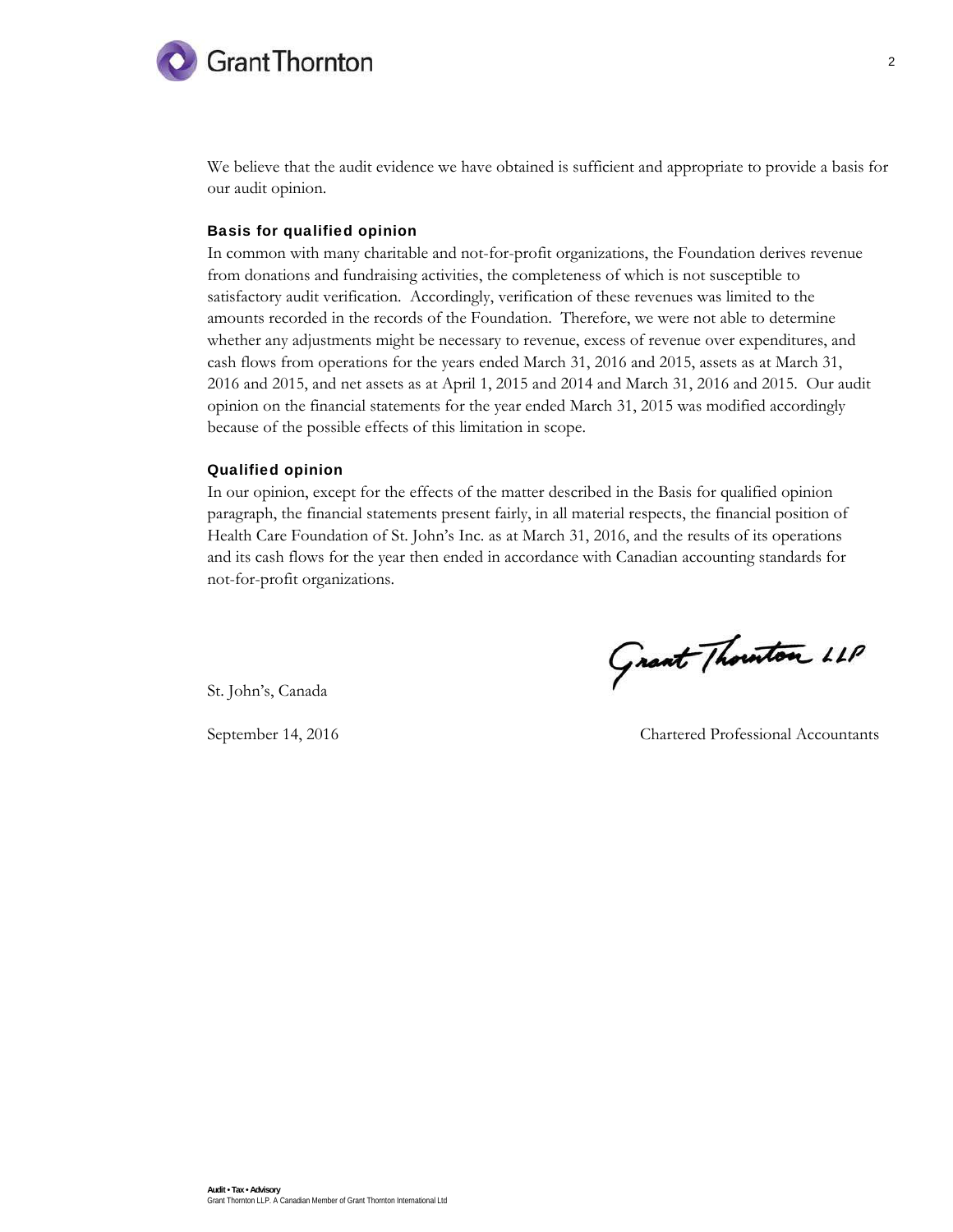# Health Care Foundation of St. John's Inc.

### Statement of Operations

Year Ended March 31

|                                                                                                                                                                                                                  | Operating<br>Fund<br>2016                                                                                | Restricted<br>Fund<br>2016                     | Total<br>2016                                                                                            | Operating<br>Fund<br>2015                                                                                 | Restricted<br>Fund<br>2015                      | Total<br>2015                                                                                             |
|------------------------------------------------------------------------------------------------------------------------------------------------------------------------------------------------------------------|----------------------------------------------------------------------------------------------------------|------------------------------------------------|----------------------------------------------------------------------------------------------------------|-----------------------------------------------------------------------------------------------------------|-------------------------------------------------|-----------------------------------------------------------------------------------------------------------|
| Revenue<br>Annual giving<br>Major gifts<br>Planned giving<br>Special events<br>Hospital Home Lottery<br>Interest                                                                                                 | 483,173<br>\$<br>607,000<br>38,434<br>784,736<br>3,570,700<br>62,762                                     | 208,823<br>\$<br>5,727,334<br>68,036<br>35,155 | 691,996<br>\$<br>6,334,334<br>106,470<br>784,736<br>3,570,700<br>97,917                                  | 378,042<br>\$<br>255,875<br>756,709<br>3,154,500<br>51,491                                                | 175,285<br>\$<br>2,928,449<br>138,606<br>40,226 | 553,327<br>\$<br>3,184,324<br>138,606<br>756,709<br>3,154,500<br>91,717                                   |
| Expenditures                                                                                                                                                                                                     | 5,546,805                                                                                                | 6,039,348                                      | 11,586,153                                                                                               | 4,596,617                                                                                                 | 3,282,566                                       | 7,879,183                                                                                                 |
| Salaries and benefits<br>Annual giving<br>Major gifts<br>Planned giving<br>Special events<br>Hospital Home Lottery<br>Administration<br>Communications<br>Amortization<br>Excess of revenue<br>over expenditures | 765,657<br>194,939<br>89,244<br>611<br>169,605<br>2,648,402<br>206,996<br>101,590<br>10,177<br>4,187,221 | 308<br>308                                     | 765,657<br>195,247<br>89,244<br>611<br>169,605<br>2,648,402<br>206,996<br>101,590<br>10,177<br>4,187,529 | 656,382<br>122,436<br>22,091<br>2,557<br>216,235<br>2,351,354<br>205,939<br>83,719<br>11,008<br>3,671,721 | 2,529<br>2,529                                  | 656,382<br>124,965<br>22,091<br>2,557<br>216,235<br>2,351,354<br>205,939<br>83,719<br>11,008<br>3,674,250 |
| before undernoted<br>item                                                                                                                                                                                        | 1,359,584                                                                                                | 6,039,040                                      | 7,398,624                                                                                                | 924,896                                                                                                   | 3,280,037                                       | 4,204,933                                                                                                 |
| Grants<br>Grants to Eastern<br>Health                                                                                                                                                                            | 1,107,334                                                                                                | 1,068,433                                      | 2,175,767                                                                                                | 50,000                                                                                                    | 3,682,924                                       | 3,732,924                                                                                                 |
| Excess of revenue<br>over expenditures<br>(expenditures over<br>revenue)                                                                                                                                         | 252,250<br>\$                                                                                            | 4,970,607<br>\$                                | \$5,222,857                                                                                              | 874,896<br>S                                                                                              | (402, 887)<br>Ж                                 | 472,009<br>S                                                                                              |

See accompanying notes to the financial statements.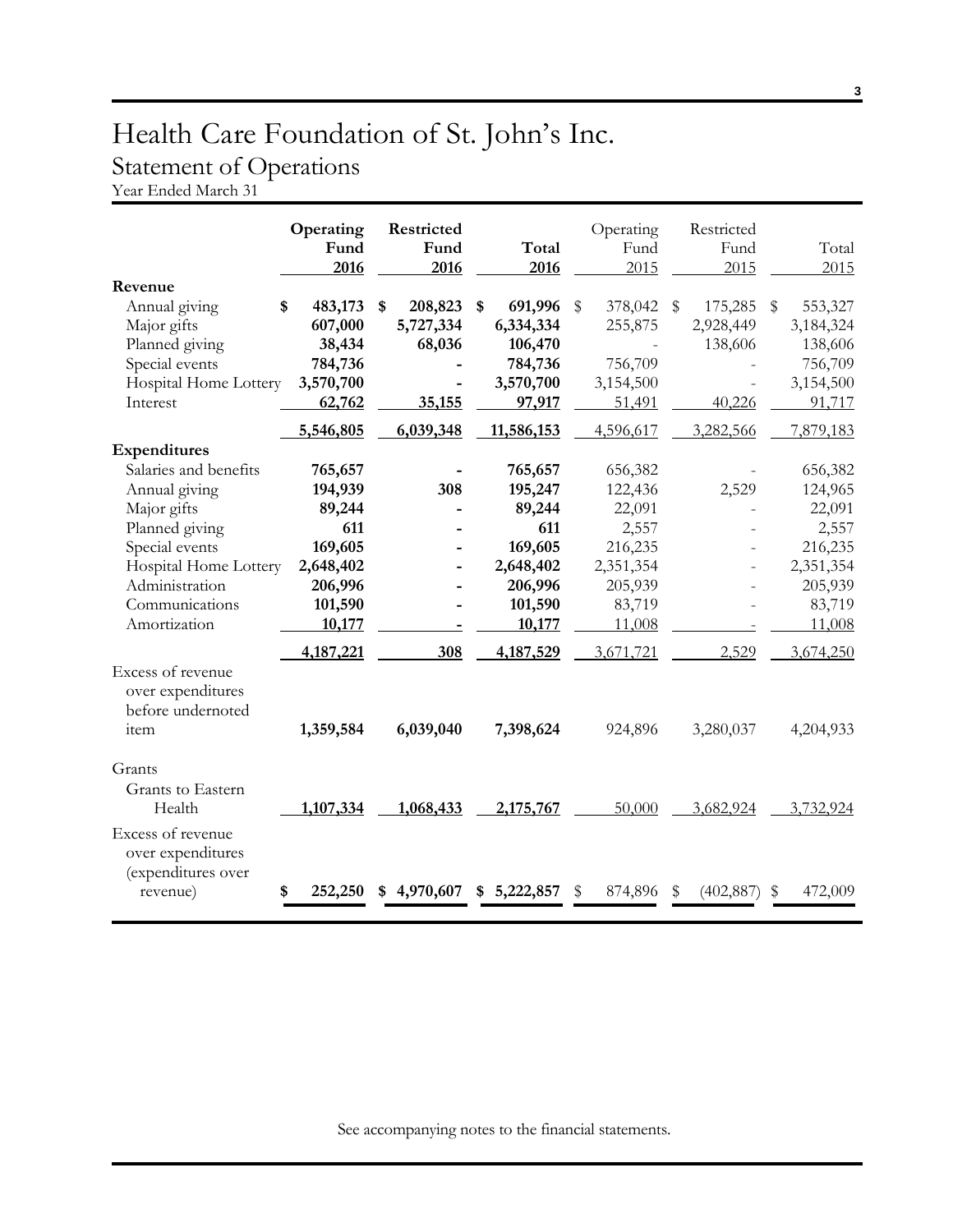### Health Care Foundation of St. John's Inc. Statement of Changes in Net Assets

| Year Ended March 31                                                   |                   |                           | 2016            | 2015            |
|-----------------------------------------------------------------------|-------------------|---------------------------|-----------------|-----------------|
|                                                                       | Operating<br>Fund | <b>Restricted</b><br>Fund | Total           | Total           |
| Net assets, beginning of year                                         | \$2,524,289       | 1,648,400<br>\$           | 4,172,689<br>\$ | 3,700,680<br>\$ |
| Excess of revenue over<br>expenditures (expenditures<br>over revenue) | 252,250           | 4,970,607                 | 5,222,857       | 472,009         |
| Fund transfer (Note 8)                                                | <u>(392,113)</u>  | 392,113                   |                 |                 |
| Net assets, end of year                                               | 2,384,426         | 7,011,120<br>\$           | 9,395,546       | 4,172,689       |

See accompanying notes to the financial statements.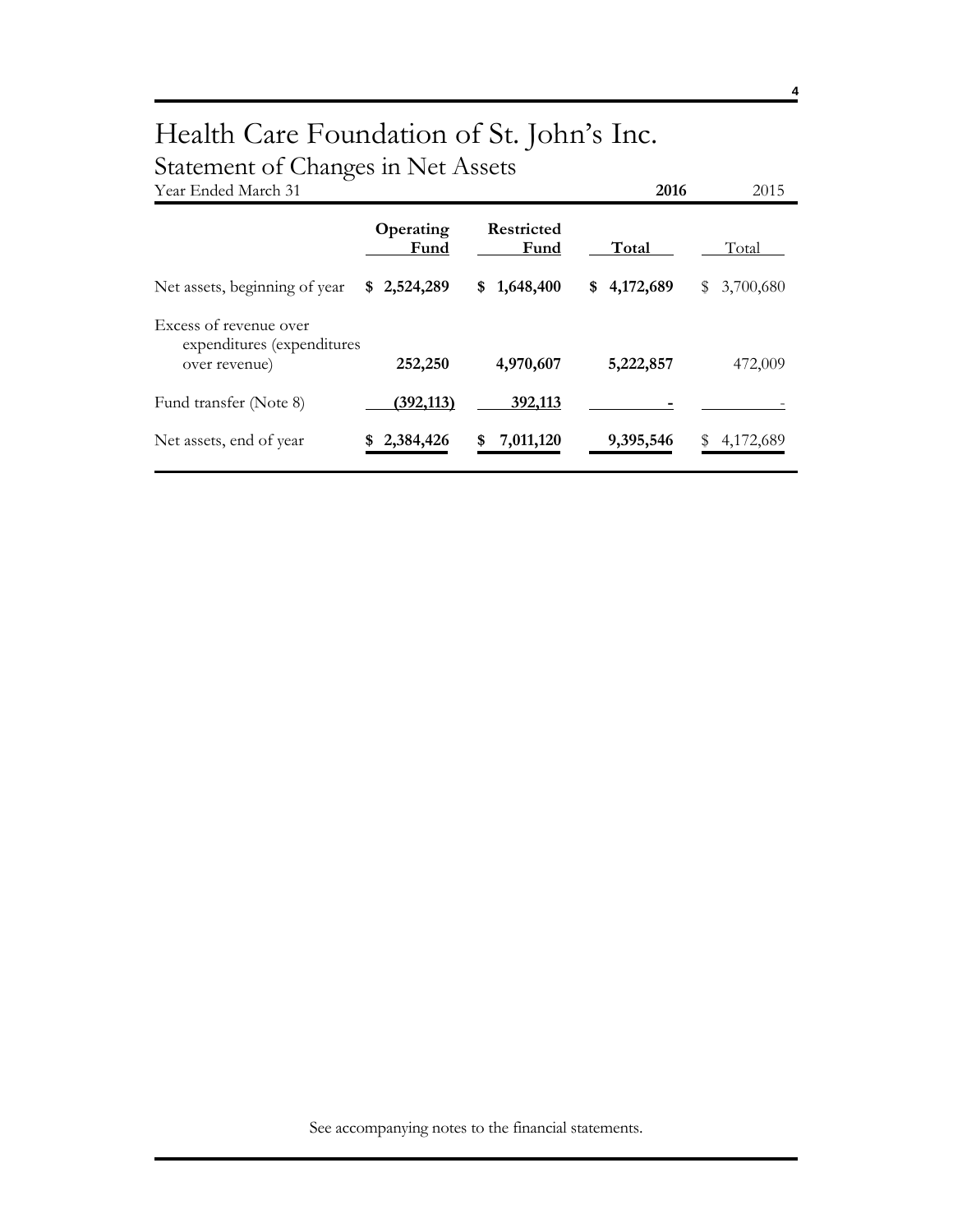## Health Care Foundation of St. John's Inc. Statement of Financial Position

March 31, 2016

|                                                                                  | Operating<br>Fund<br>2016                   | Restricted<br>Fund<br>2016 | Total<br>2016                                              | Operating<br>Fund<br>2015                            | Restricted<br>Fund<br>2015 | Total<br>2015                                  |
|----------------------------------------------------------------------------------|---------------------------------------------|----------------------------|------------------------------------------------------------|------------------------------------------------------|----------------------------|------------------------------------------------|
| <b>Assets</b><br>Current                                                         |                                             |                            |                                                            |                                                      |                            |                                                |
| Cash and cash<br>equivalents<br>Receivables<br>Prepaids<br>Other assets (Note 4) | \$3,945,287<br>221,498<br>22,759<br>165,326 | 10,512                     | $$7,260,277$ $$11,205,564$<br>232,010<br>22,759<br>165,326 | 3,385,565<br>-S<br>199,901<br>21,274<br>140,287      | \$1,890,075<br>14,446      | 5,275,640<br>S<br>214,347<br>21,274<br>140,287 |
|                                                                                  | 4,354,870                                   | 7,270,789                  | 11,625,659                                                 | 3,747,027                                            | 1,904,521                  | 5,651,548                                      |
| Equipment (Note 5)                                                               | 19,997                                      |                            | 19,997                                                     | 18,316                                               |                            | 18,316                                         |
|                                                                                  | \$4,374,867                                 |                            |                                                            | $$7,270,789$ $$11,645,656$ $$3,765,343$ $$1,904,521$ |                            | \$ 5,669,864                                   |
| Liabilities<br>Current                                                           |                                             |                            |                                                            |                                                      |                            |                                                |
| Payables and accruals \$<br>Deferred revenue<br>Due to Eastern Regional          | 75,456 \$<br>1,748,725                      | $4,872$ \$<br>500          | 80,328 \$<br>1,749,225                                     | 122,053 \$<br>971,640                                | 2,121                      | 124,174<br>S<br>971,640                        |
| Health Authority<br>Accrued severance and                                        | 67,299                                      | 254,297                    | 321,596                                                    | 57,199                                               | 254,000                    | 311,199                                        |
| vacation pay                                                                     | 98,961                                      |                            | 98,961                                                     | 90,162                                               |                            | 90,162                                         |
|                                                                                  | 1,990,441                                   | 259,669                    | 2,250,110                                                  | 1,241,054                                            | 256,121                    | 1,497,175                                      |
| <b>Net Assets</b><br>Restricted net assets<br>Unrestricted net assets            | 2,384,426                                   | 7,011,120                  | 7,011,120<br>2,384,426                                     | 2,524,289                                            | 1,648,400                  | 1,648,400<br>2,524,289                         |
|                                                                                  | 2,384,426                                   | 7,011,120                  | 9,395,546                                                  | 2,524,289                                            | 1,648,400                  | 4,172,689                                      |
|                                                                                  | \$4,374,867                                 | \$7,270,789                | \$11,645,656                                               | \$3,765,343                                          | \$1,904,521                | 5,669,864                                      |

Commitment (Note 7)

On behalf of the Board

Director Director

See accompanying notes to the financial statements.

**5**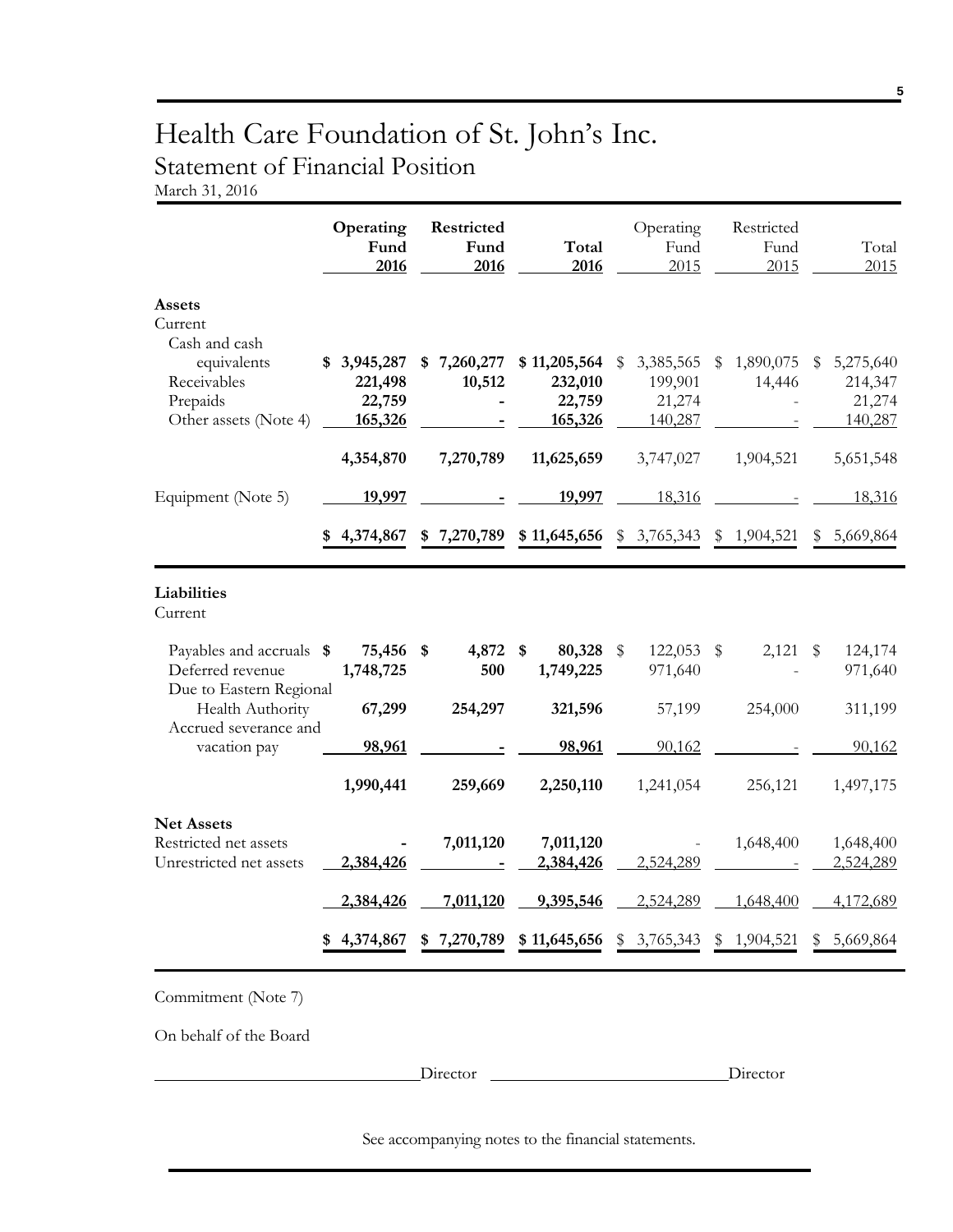## Health Care Foundation of St. John's Inc. Statement of Cash Flows

| Year Ended March 31, 2016                                         |                         |                    | 2016                  | 2015                    |
|-------------------------------------------------------------------|-------------------------|--------------------|-----------------------|-------------------------|
|                                                                   | Operating<br>Fund       | Restricted<br>Fund | Total                 | Total                   |
| Increase (decrease) in cash and cash equivalents                  |                         |                    |                       |                         |
| Operating<br>Excess of revenue over<br>expenditures (expenditures |                         |                    |                       |                         |
| over revenue)<br>Amortization                                     | 252,250<br>S.<br>10,177 | \$4,970,607        | \$5,222,857<br>10,177 | \$<br>472,009<br>11,008 |
|                                                                   | 262,427                 | 4,970,607          | 5,233,034             | 483,017                 |
| Changes in non-cash operating<br>working capital (Note 6) _____   | 701,266                 | 7,482              | 708,748               | (234, 256)              |
|                                                                   | 963,693                 | 4,978,089          | 5,941,782             | 248,761                 |
| Investing<br>Purchase of equipment                                | (11, 858)               |                    | (11, 858)             | (4,576)                 |
| Financing                                                         |                         |                    |                       |                         |
| Transfer of funds between<br>operating and restricted<br>funds    | (392, 113)              | 392,113            |                       |                         |
| Net increase in cash and cash<br>equivalents                      | 559,722                 | 5,370,202          | 5,929,924             | 244,185                 |
| Cash and cash equivalents                                         |                         |                    |                       |                         |
| Beginning of year                                                 | 3,385,565               | 1,890,075          | 5,275,640             | 5,031,455               |
| End of year                                                       | 3,945,287               | \$7,260,277        | \$11,205,564          | 5,275,640               |

See accompanying notes to the financial statements.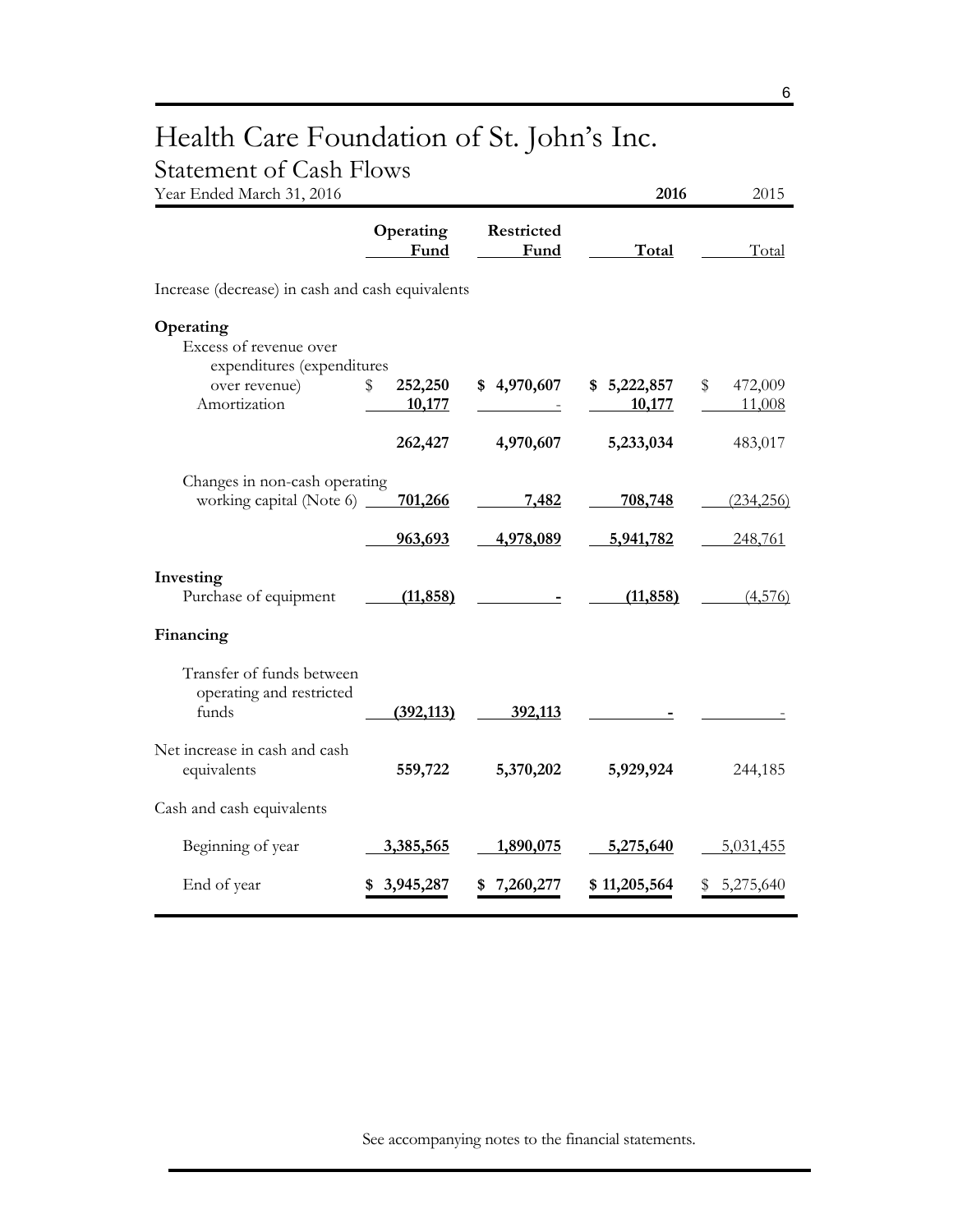March 31, 2016

#### **1. Nature of operations**

The Health Care Foundation of St. John's Inc. (the "Foundation") raises funds to meet the financial needs of the Eastern Regional Health Authority for capital projects, equipment, programs and research directly related to the health and welfare of the people of Newfoundland and Labrador, while promoting public awareness of these needs.

The Foundation is a registered charity and is exempt from income tax.

#### **2. Summary of significant accounting policies**

#### **Basis of presentation**

These financial statements include all assets, liabilities, revenue and expenditures of the Foundation. The Foundation has prepared these financial statements in accordance with Canadian Accounting Standards for Not-for-Profit Organizations (ASNPO).

#### **Joint venture**

The Foundation participates in a joint fundraising event conducted jointly with another organization wherein the Foundation has entered into an agreement that provides for specified percentage interest in the fundraising activities. The Foundation accounts for its interest in the joint venture using the proportionate consolidation method.

#### **Fund accounting**

The Foundation employs fund accounting, classifying financial statement items in either the operating or restricted fund.

The operating fund provides funds to help support the St. Clare's Mercy Hospital, General Hospital - Health Sciences Centre, Dr. L.A. Miller Centre, Waterford Hospital and the Dr. Walter Templeman Centre.

The restricted fund consists of donations which are restricted by the donors for specific purposes and which are recorded to reflect their designation.

Revenue earned and expenses incurred in support of a special event are recorded in the operating fund in accordance with the Foundation's revenue recognition policies. Once an event has been completed, 75% of the net results of the event are transferred to the restricted fund, while 25% of the funds remain in the operating fund.

#### **Cash and cash equivalents**

Cash and cash equivalents include cash on hand, balances with banks and short term deposits with original maturities of three months or less.

#### **Equipment**

٦

Equipment is recorded at cost and amortized on a straight line basis over five years.

**7**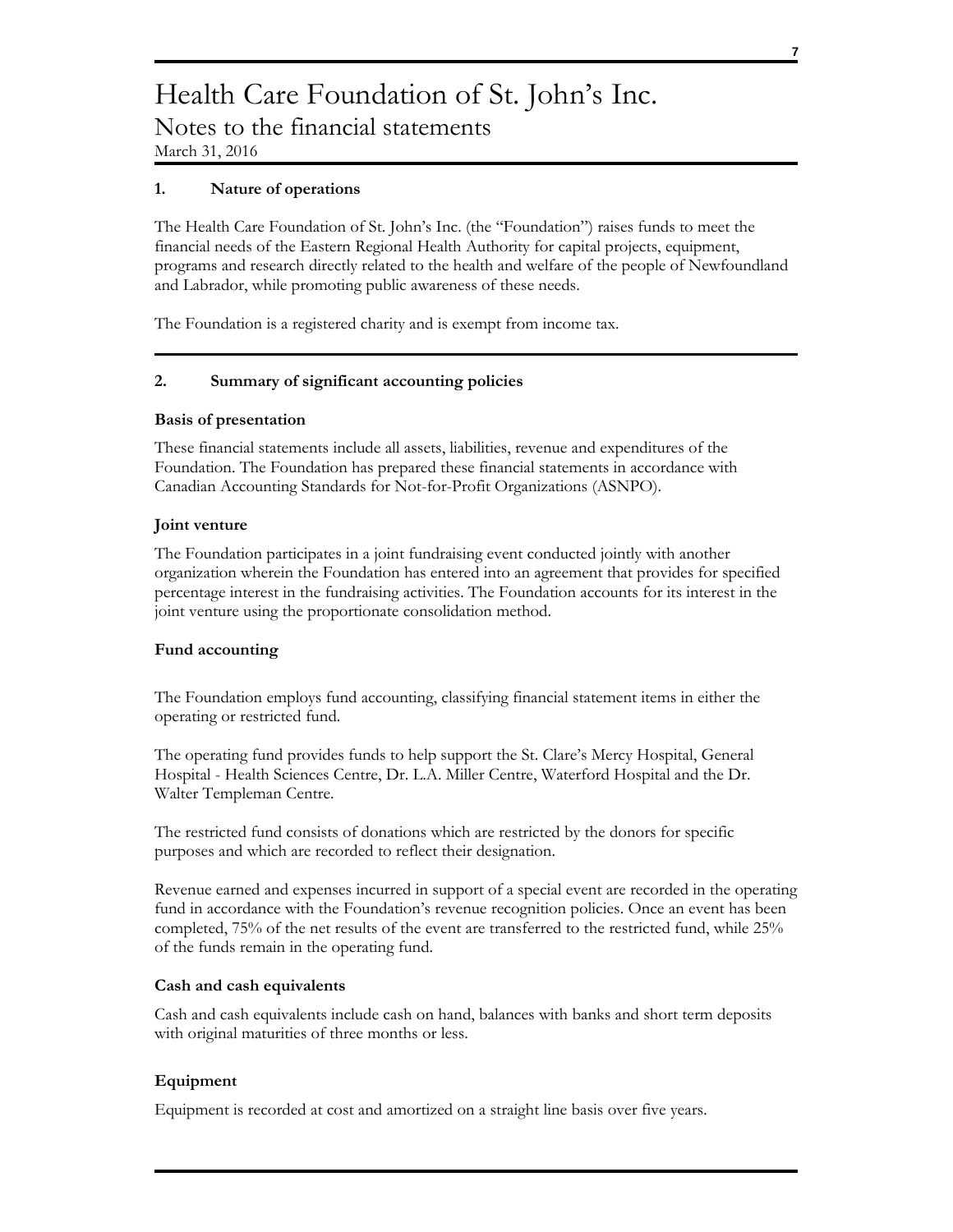March 31, 2016

#### **2. Summary of significant accounting policies** (cont'd.)

#### **Other assets**

Costs directly related to the development of the Hospital Home Lottery are presented as other assets when the Foundation can reliably demonstrate that there is a future economic benefit associated with these costs. These costs will be expensed when the lottery is held in the next fiscal year. Costs such as advertising and promotion are expensed immediately.

#### **Deferred revenue**

Revenue received during the year related to ticket sales or sponsorships for events taking place subsequent to year end have been deferred and will be recognized when the event takes place.

#### **Severance and vacation pay**

Severance and vacation pay is accrued for employees as entitlement to these payments is earned.

#### **Deferred compensation**

Deferred compensation pay is accounted for on an accrual basis and is calculated based upon years of service and current salary levels. Deferred compensation is only recorded in the accounts for employees who have a vested right to receive such a payment. No provision for deferred compensation is recorded in the accounts for any employee who has less than nine years of service. Deferred compensation is payable when the employee ceases employment with the Foundation.

#### **Revenue recognition**

٦

The Foundation follows the restricted fund method whereby externally restricted contributions are recognized as revenue in the fund corresponding to the purpose for which they were contributed when received or receivable and when collectability is reasonably assured.

Unrestricted contributions, excluding donations, are recognized as revenue when received or receivable and when collectability is reasonably assured.

Revenue from donations, including pledges, and other fundraising activities is recognized in the accounts of the Foundation in the year in which it is received.

Revenue from the joint venture fundraising event is recognized when collected plus an estimated accrual based on subsequent receipts.

Revenue and expenses for the Hospital Home Lottery in the prior year are recorded on a gross basis as the Foundation acted as the principal in the transactions.

Based upon the terms and conditions of the Lottery agreements, the Foundation assumed the risks associated with the Lottery. As the Lottery was not completed during the current year, revenue received as of year end has been deferred.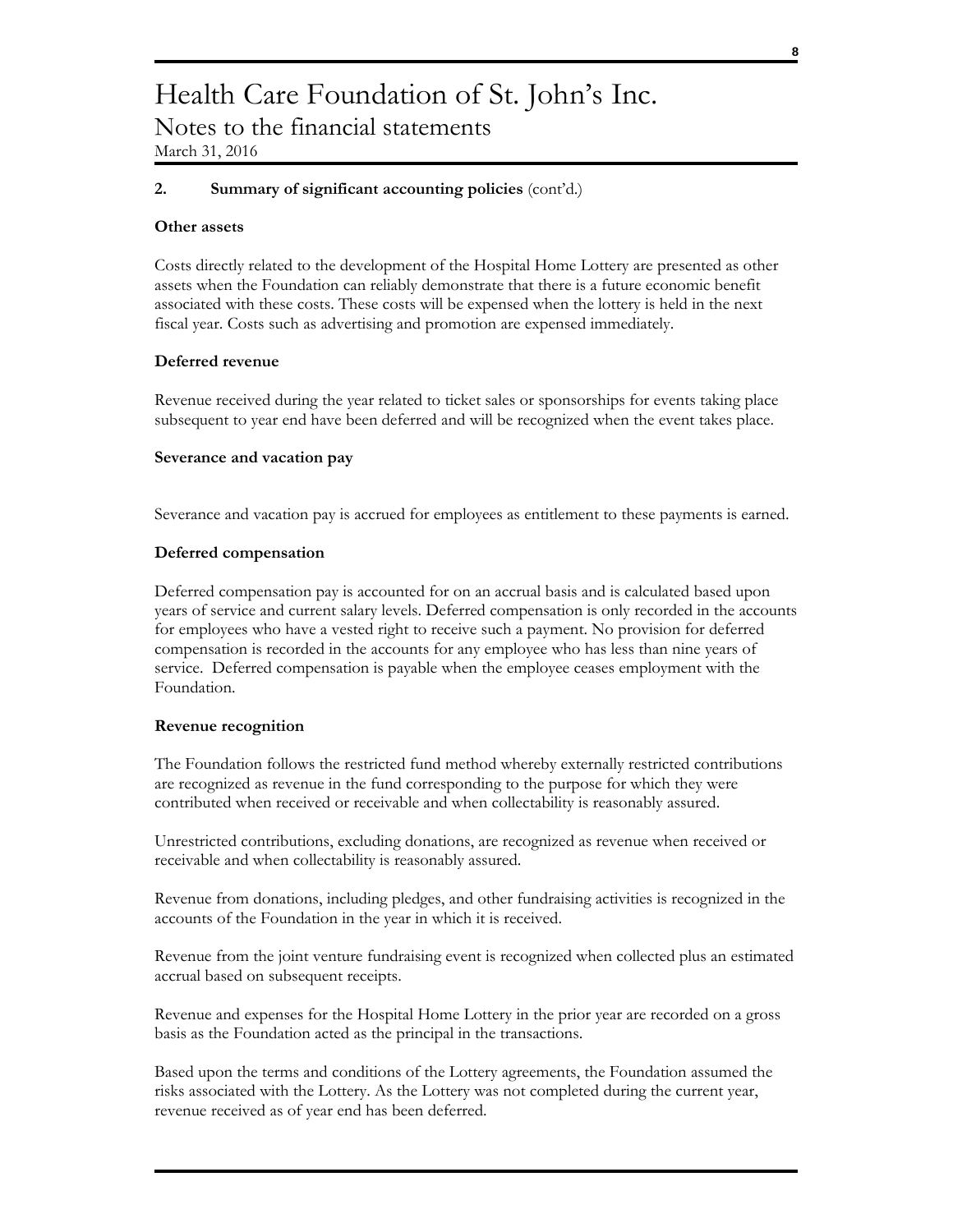March 31, 2016

#### **2. Summary of significant accounting policies** (cont'd.)

Due to the uncertainty surrounding the collectability of sponsorships, the Foundation recognizes them when they are received, unless collectability is reasonably assured, in which case a receivable is recorded.

Due to the uncertainty surrounding collectability of pledges, the Foundation recognizes only those pledges for which amounts have been received at the date of the completion of financial statements.

#### **Donated materials and services**

Donated material and services are recorded in the financial statements when the fair value of these items can be reasonably estimated. The Foundation has recognized \$45,976 (2015 - \$68,626) as donated materials and services during the year. These included prizes for various events.

#### **Pension costs**

Employees of the Foundation are included in the Public Service Pension Plan and the Government Money Purchase Plan administered by the Government of Newfoundland and Labrador. Contributions to the plans are required from both the employees and the Foundation. The annual contributions for pensions are recognized as an expenditure in the accounts on a current basis. The total pension expense for the Foundation for the year was \$56,225 (2015 - \$38,275).

#### **Financial instruments**

#### *Initial measurement*

The Foundation's financial instruments are measured at fair value when issued or acquired. For financial instruments subsequently measured at cost or amortized cost, fair value is adjusted by the amount of the related financing fees and transaction costs. Transaction costs and financing fees relating to financial instruments that are measured subsequently at fair value are recognized in operations in the year in which they are incurred.

#### *Subsequent measurement*

٦

At each reporting date, the Foundation measures its financial assets and liabilities at cost or amortized cost (less impairment in the case of financial assets). The Foundation uses the effective interest rate method to amortize any premiums, discounts, transaction fees and financing fees to the statement of operations. The financial instruments measured at amortized cost are cash and cash equivalents, receivables, payables and accruals and amounts due to Eastern Regional Health Authority.

For financial assets measured at cost or amortized cost, the Foundation regularly assesses whether there are any indications of impairment. If there is an indication of impairment, and the Foundation determines that there is a significant adverse change in the expected timing or amount of future cash flows from the financial asset, it recognizes an impairment loss in the statement of operations. Any reversals of previously recognized impairment losses are recognized in operations in the year the reversal occurs.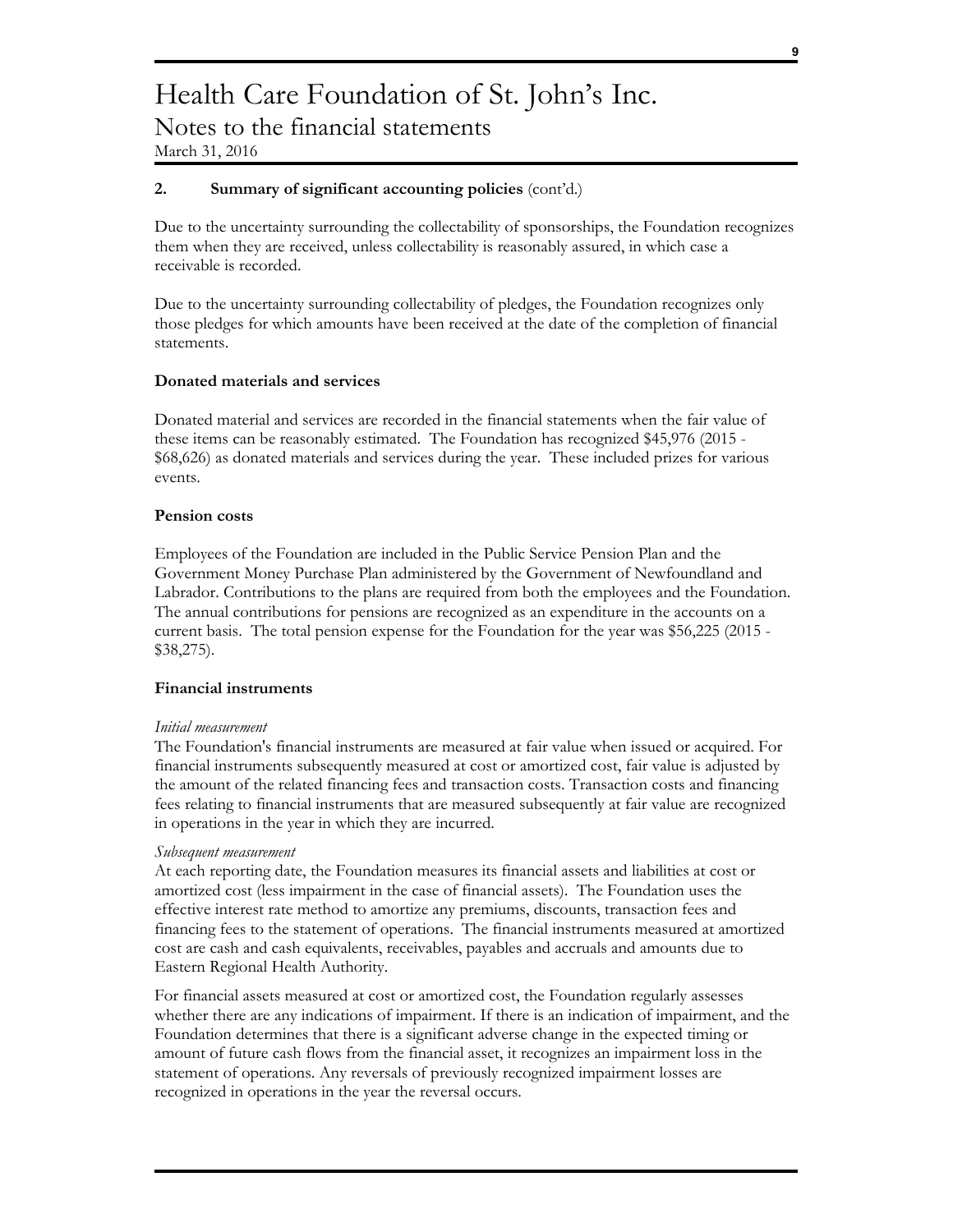March 31, 2016

#### **3. Risk management**

The Foundation's policy for managing significant risks includes policies, procedures, and oversight designed to reduce the risks identified to an appropriate threshold. The Board of Directors is provided with timely and relevant reports on the management of significant risks. Significant risks managed by the Foundation include liquidity and credit risks.

#### *Liquidity risk*

Liquidity risk is the risk that the Foundation will be unable to meet its contractual obligations and financial liabilities. The Foundation manages liquidity risk by monitoring its cash flows and ensuring that it has sufficient cash available to meet its obligations and liabilities.

#### *Credit risk*

٦

Credit risk is the risk of loss associated with a counterparty's inability to fulfill its payment obligations. The Foundation's credit risk is attributable to receivables. Management believes that the credit risk concentration with respect to financial instruments included in receivables is remote.

#### **4. Other assets**

Prior to March 31, 2016, the Foundation committed to carrying out the spring 2016 Hospital Home Lottery (the "Home Lottery"), which was held in May 2016. As at March 31, 2016, revenue of \$1,723,425 (2015 - \$942,140) received during the year associated with the 2016 Home Lottery has been deferred and recorded on the Statement of Financial Position. Costs of \$165,326 (2015 - \$140,287) incurred during the year ended March 31, 2016 have been included in other assets on the Statement of Financial Position and will be expensed when the lottery is held. Advertising and promotional costs of  $$150,638$  (2015 – 112,878) incurred during the year have been recognized under the Hospital Home Lottery expense on the Statement of Operations. The revenue and remaining expenses of the 2016 Home Lottery will be recorded in the financial statements for the year ending March 31, 2017.

| 5.<br>Equipment                                                         |                                 |                               | 2016                          | 2015                  |
|-------------------------------------------------------------------------|---------------------------------|-------------------------------|-------------------------------|-----------------------|
|                                                                         | Cost                            | Accumulated<br>Amortization   | <b>Net Book</b><br>Value      | Net Book<br>Value     |
| Furniture and equipment<br>Computer equipment<br>Leasehold improvements | \$<br>50,081<br>33,400<br>8,728 | \$<br>42,699<br>28,641<br>872 | \$<br>7,382<br>4,759<br>7,856 | \$<br>13,745<br>4,571 |
|                                                                         | \$<br>92,209                    | \$<br>72,212                  | \$<br>19,997                  | \$<br>18,316          |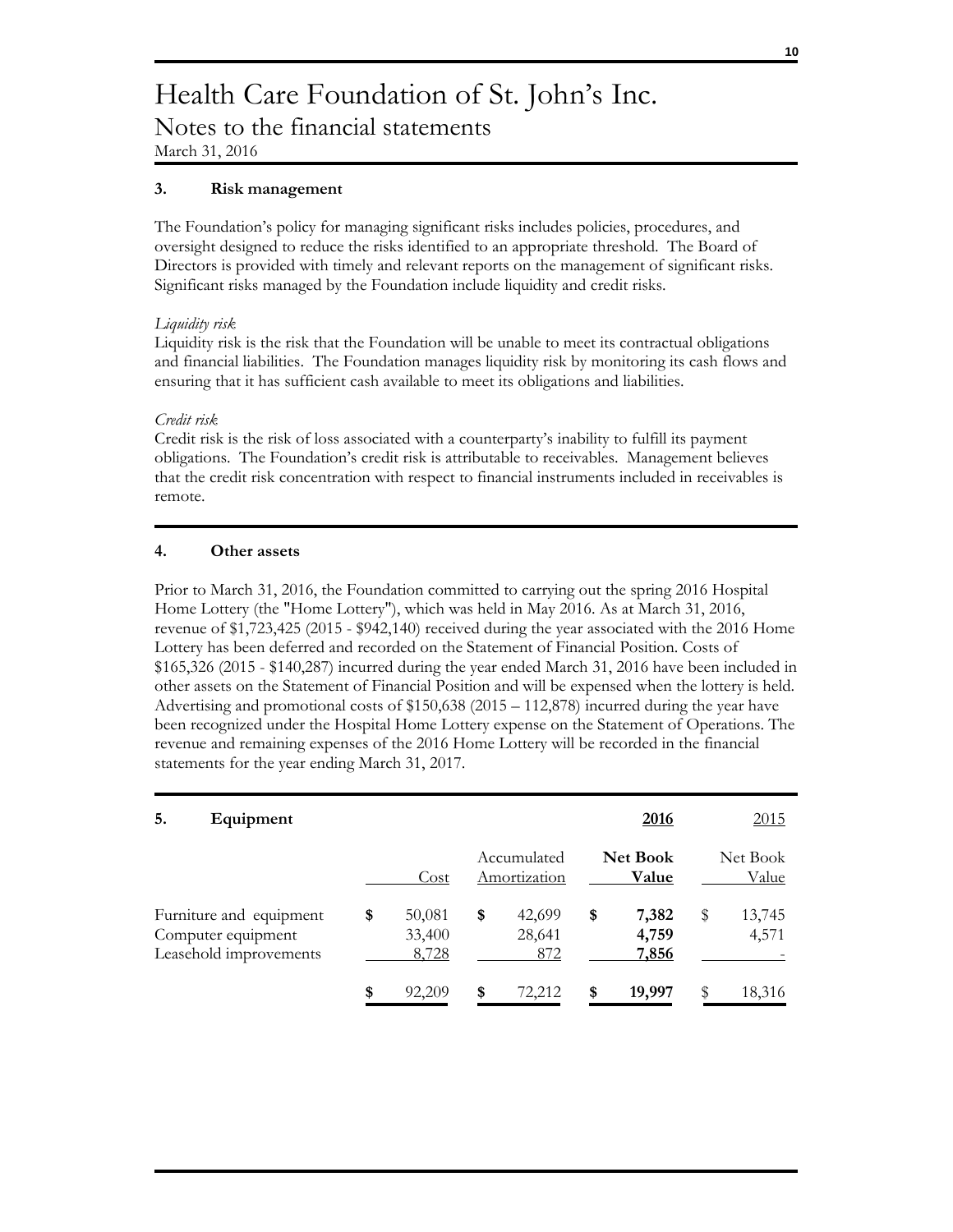March 31, 2016

| Supplemental cash flow information<br>6.                                                                                                                                                                                                                         |    |                                                                             |    |                              |    | 2016                                                                          | 2015                                                                                |
|------------------------------------------------------------------------------------------------------------------------------------------------------------------------------------------------------------------------------------------------------------------|----|-----------------------------------------------------------------------------|----|------------------------------|----|-------------------------------------------------------------------------------|-------------------------------------------------------------------------------------|
|                                                                                                                                                                                                                                                                  |    | Operating<br>Fund                                                           |    | Restricted<br>Fund           |    | Total                                                                         | Total                                                                               |
| Change in non-cash<br>operating working capital                                                                                                                                                                                                                  |    |                                                                             |    |                              |    |                                                                               |                                                                                     |
| Receivables<br>Prepaids<br>Other assets<br>Payables and accruals<br>Deferred revenue<br>Due to Eastern Regional<br>Health Authority<br>Accrued vacation pay                                                                                                      | \$ | (21, 597)<br>(1,485)<br>(25,039)<br>(46, 597)<br>777,085<br>10,100<br>8,799 | \$ | 3,934<br>2,751<br>500<br>297 | \$ | (17, 663)<br>(1, 485)<br>(25, 039)<br>(43, 846)<br>777,585<br>10,397<br>8,799 | \$<br>59,024<br>(9,234)<br>40,231<br>(80, 541)<br>(107, 455)<br>(151,890)<br>15,609 |
| 701,266<br>\$<br>7,482<br>Cash and cash equivalents consist of the following:<br>Balance with bank - Hospital Home Lottery<br>Balance with bank - Bust-a-Move (Foundation's 50% portion)<br>Balance with bank and cash on hand<br>Balance with bank (restricted) |    |                                                                             |    |                              |    | 708,748<br>1,491,047<br>41,868<br>2,412,372<br>7,260,277<br>\$11,205,564      | \$<br>(234, 256)<br>889,845<br>8,971<br>2,486,749<br>1,890,075<br>5,275,640         |

#### **7. Commitment**

The Foundation is committed to minimum annual payments in the next two years under a lease agreement for office space as follows:

| 2017 | \$100,190 |
|------|-----------|
| 2018 | \$100,190 |

#### **8. Fund Transfer**

٦

Funds are transferred from the operating fund to the restricted fund to ensure proper segregation of funds related to specific Board-approved initiatives and programs. For the year ended March 31, 2016, \$392,113 (2015 - \$571,323) was transferred from the operating fund to the restricted fund.

**11**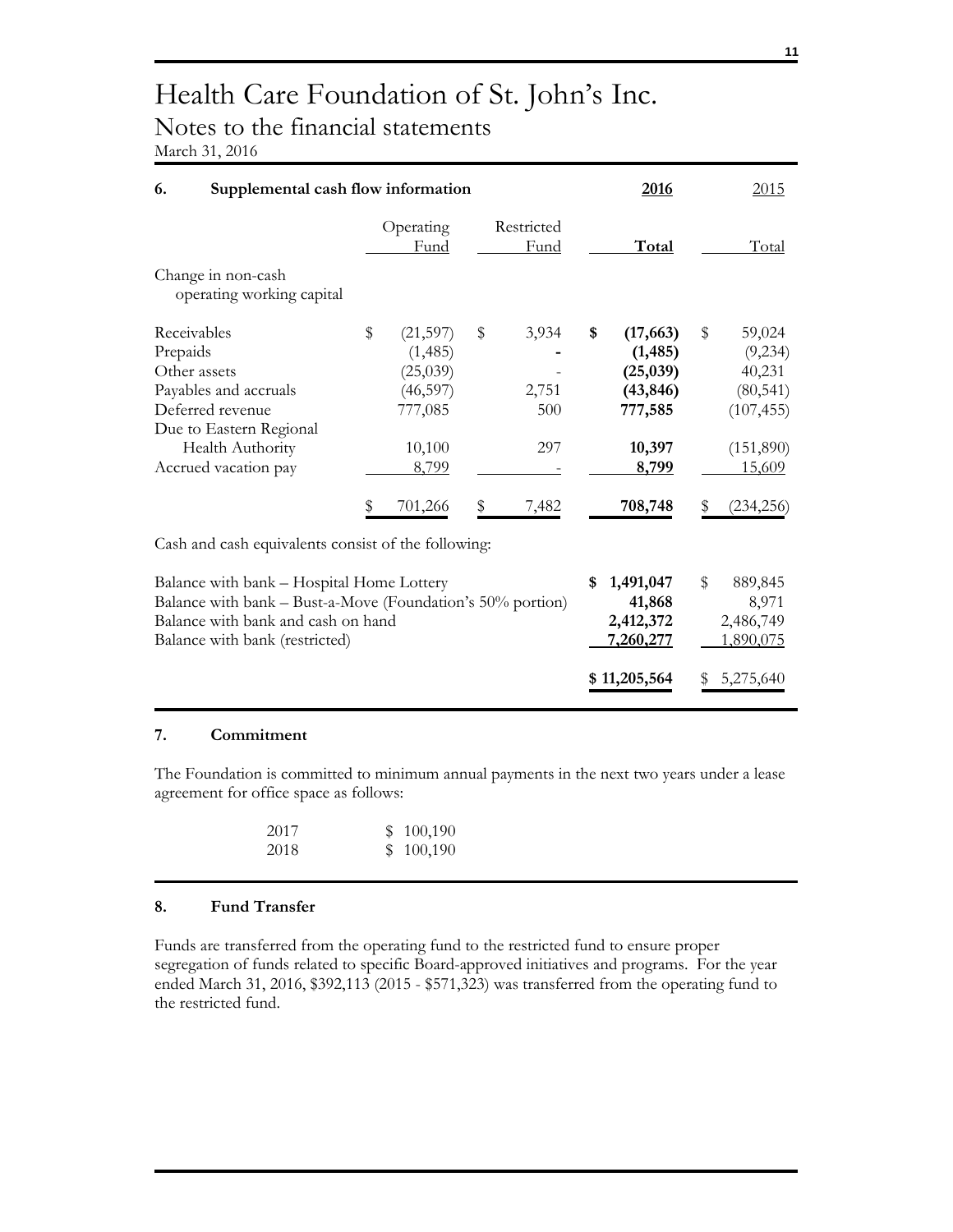March 31, 2016

٦

#### **9. Joint venture**

During the year, the Foundation participated in the Bust-a-Move event which was a joint venture with Dr. H. Bliss Murphy Cancer Care Foundation Newfoundland and Labrador Inc. Both organizations had a 50% interest in the fundraising event. Accordingly, the Foundation includes its share of assets, liabilities, revenue and expenses in the financial statements. The following is a summary of the financial position and operating results of the Bust-a-Move event as at March 31, 2016, and the Foundation's proportionate share. The Bust a Move event was not held in 2015. As a result, the activity in 2015 was minimal with the exception of the disbursement of funds to each organization of \$87,000.

|                   |               | 2016          |              | 2015          |
|-------------------|---------------|---------------|--------------|---------------|
|                   | 2016          | Proportionate | 2015         | Proportionate |
|                   | Total         | Share         | Total        | Share         |
| <b>Assets</b>     |               |               |              |               |
| Cash              |               |               |              |               |
| \$                | 83,737        | \$<br>41,868  | \$<br>17,942 | \$<br>8,971   |
| Receivables       | 23,048        | 11,524        | 2,706        | 1,353         |
| Prepaid           |               |               | 4,343        | 2,172         |
|                   | 106,785       | 53,392        | 24,991       | 12,496        |
| Liabilities       |               |               |              |               |
| Accounts payables | 3,691         | 1,845         | 2,500        | 1,250         |
| Net assets        | 103,094       | 51,547        | 22,491       | 11,246        |
|                   | 106,785<br>\$ | \$<br>53,392  | \$<br>24,991 | \$<br>12,496  |